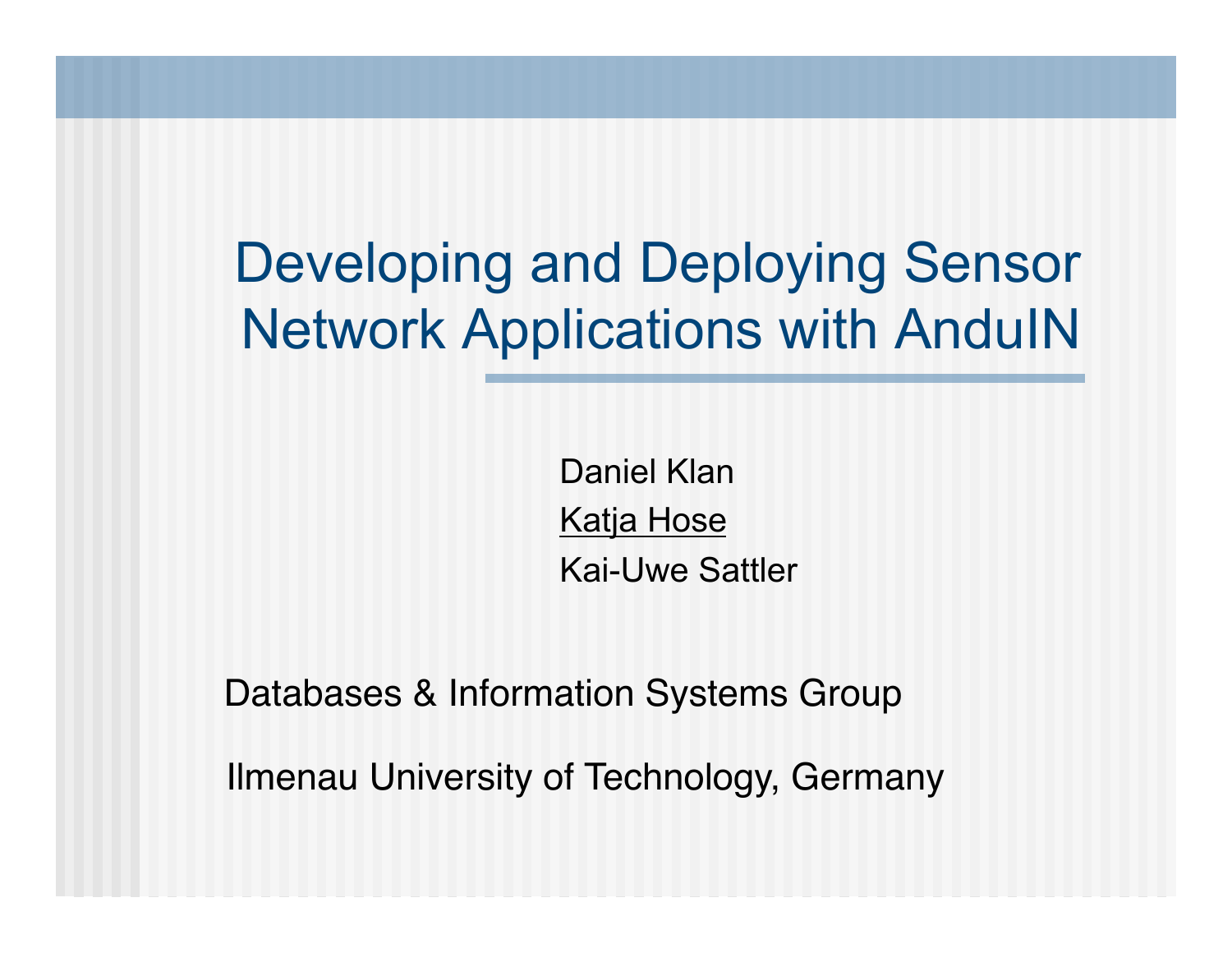## **Outline**

- **Introduction**
- **AnduIN**
- **Query Specification**
- **Query Optimization**
- Case Study
- Conclusion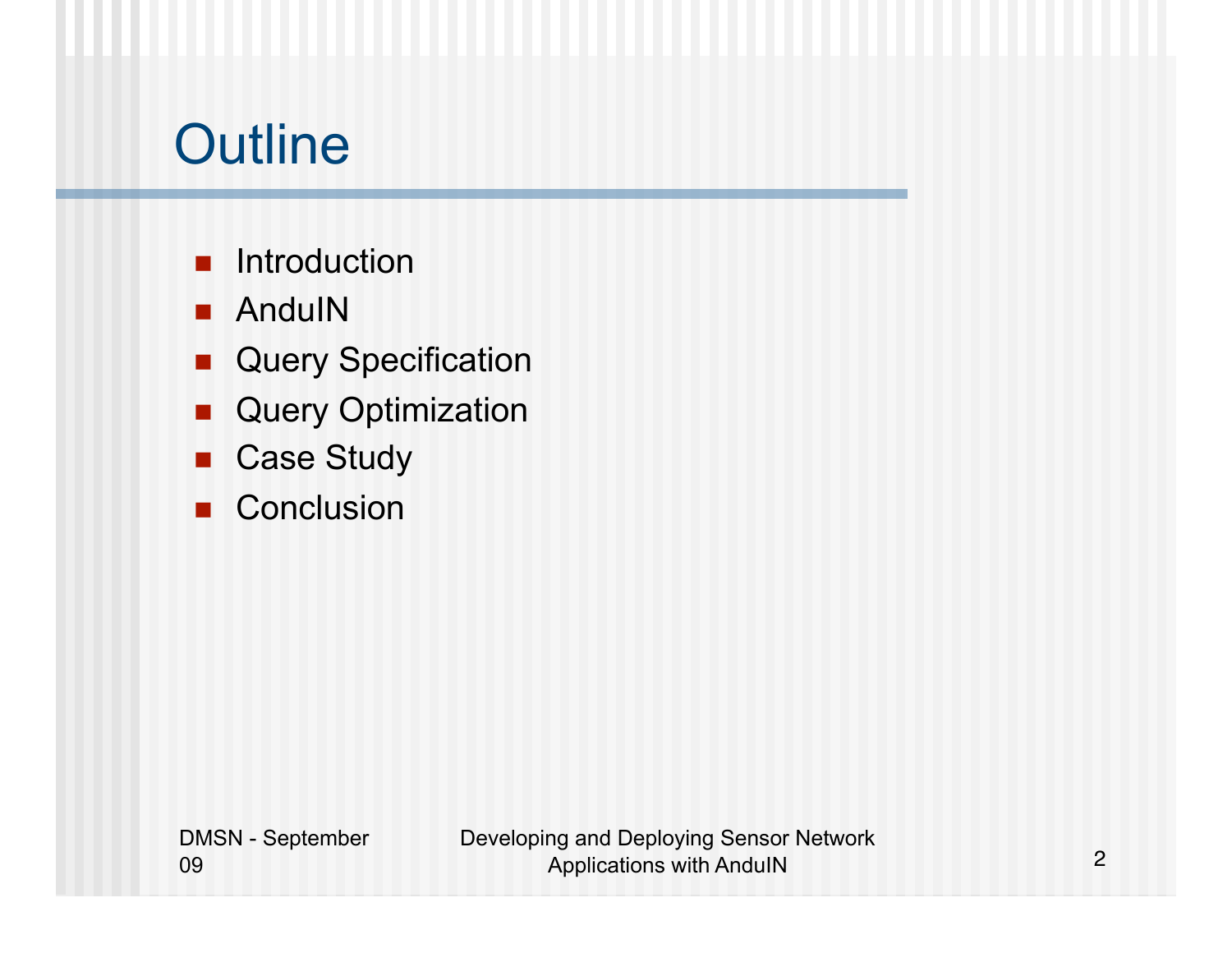09





Applications with AnduIN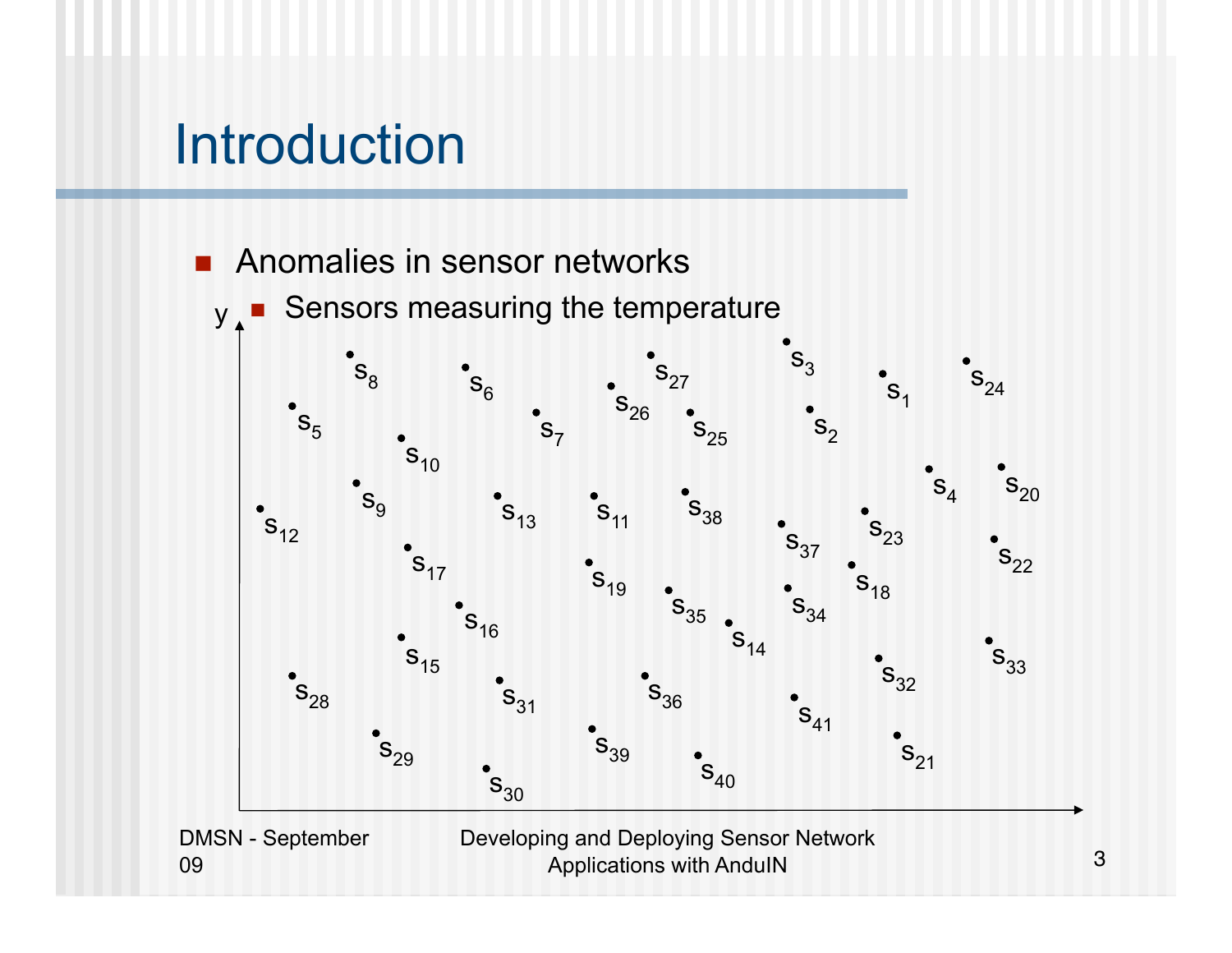09

**Anomalies in sensor networks** 

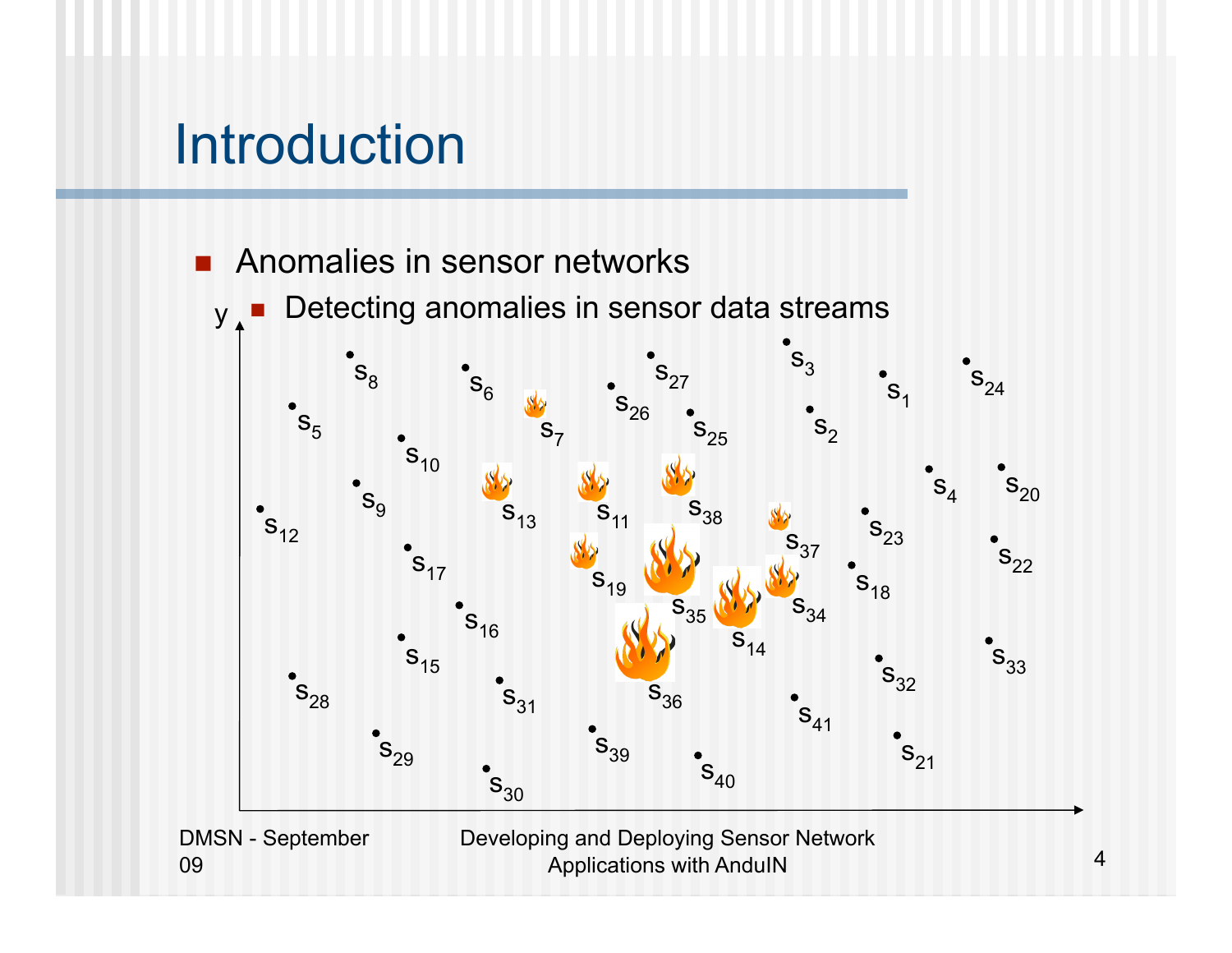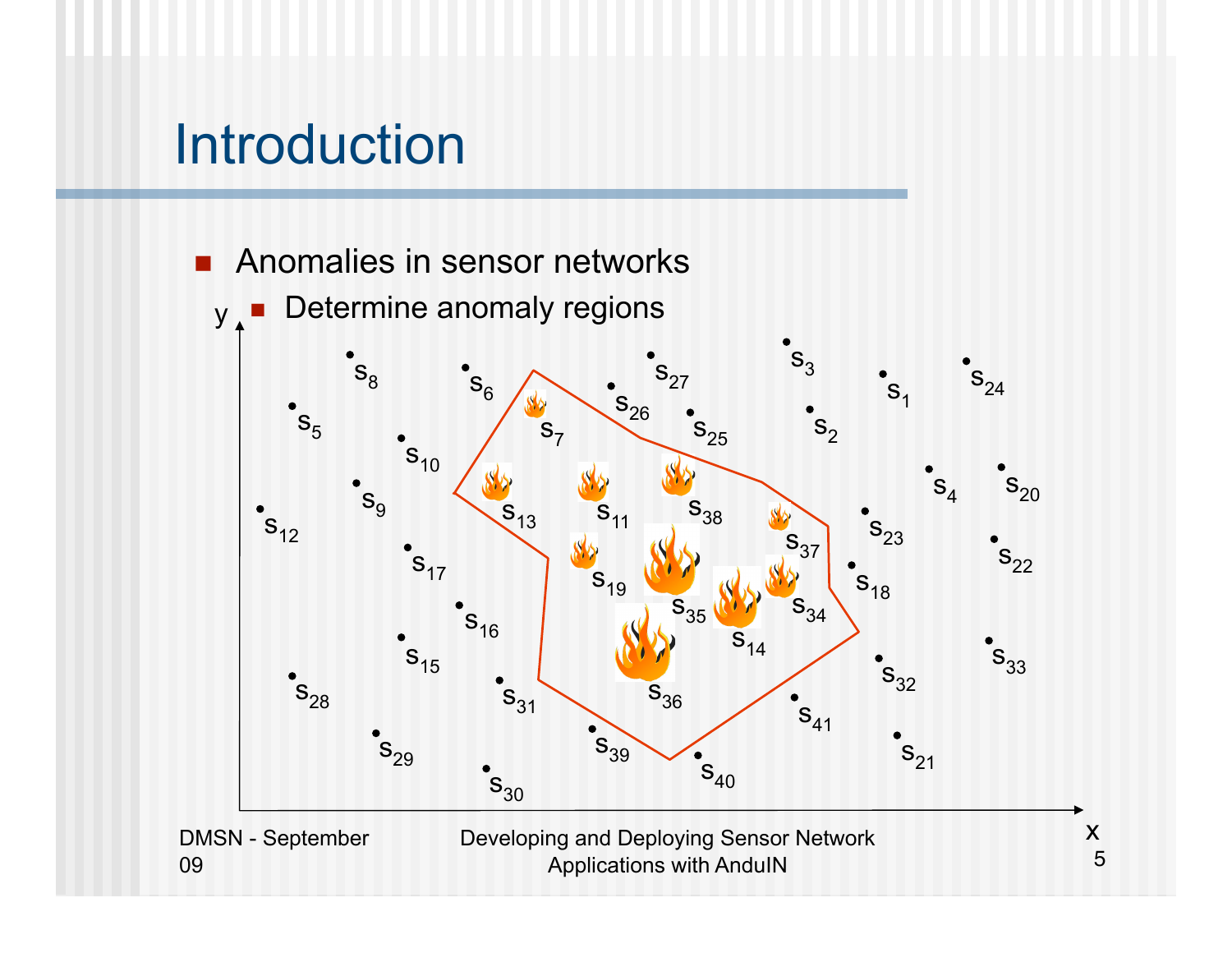- **Number 19 Minutes Sensor networks** 
	- Continuous monitoring (environment, traffic, ...)
	- Limited capacities (computing power, battery lifetime, ...)
- **Query processing** 
	- **Centralized processing**
	- **In-network query processing**
	- **Hybrid processing**





Centralized processing **INQP** 

DMSN - September 09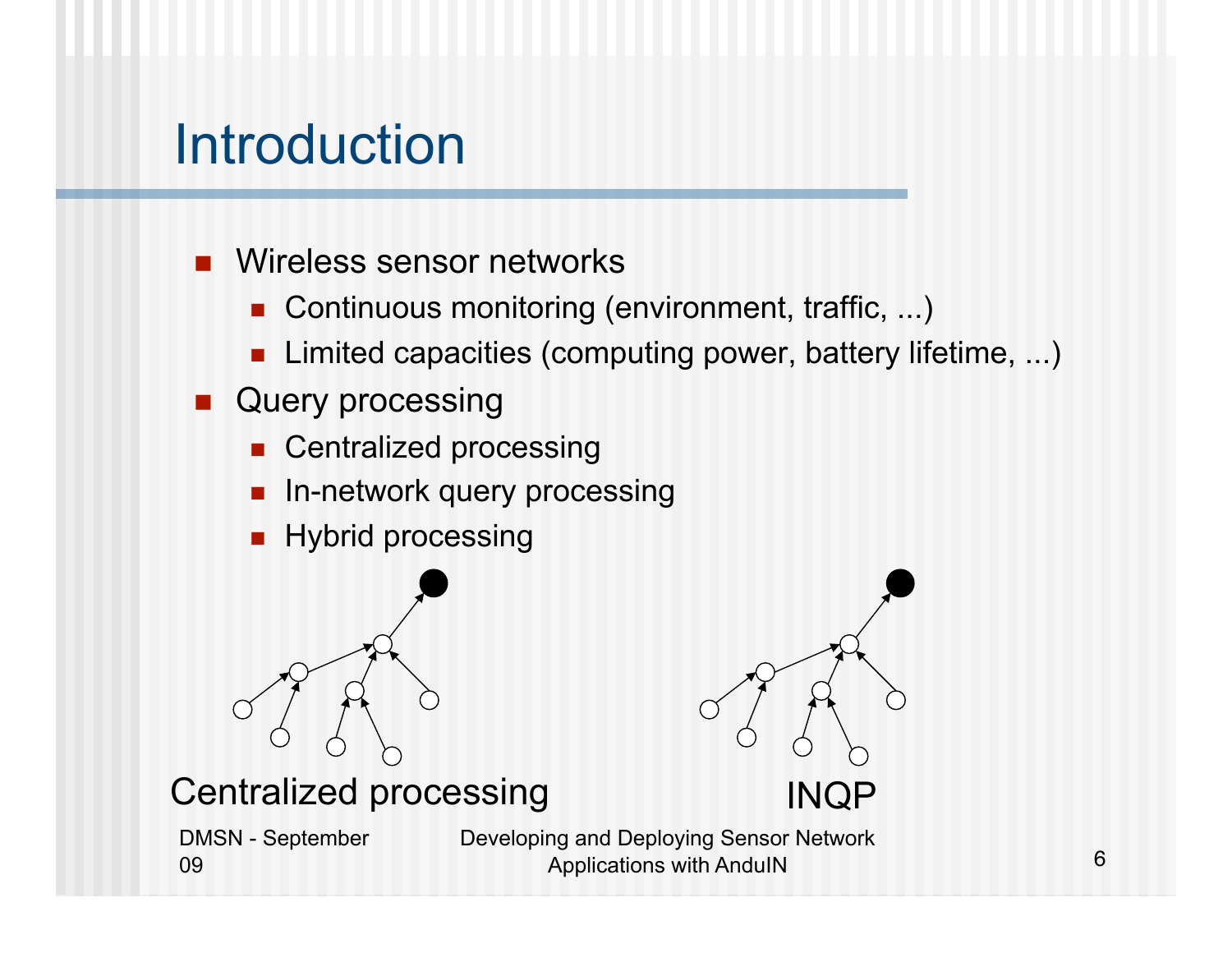- **Problem:** 
	- Which parts of a query to evaluate within the network?
- **AnduIN:** 
	- **E** Combining in-network query processing with data stream processing
	- Query decomposition and optimization, objective: minimization of energy consumption
	- Comfortable way of specifying queries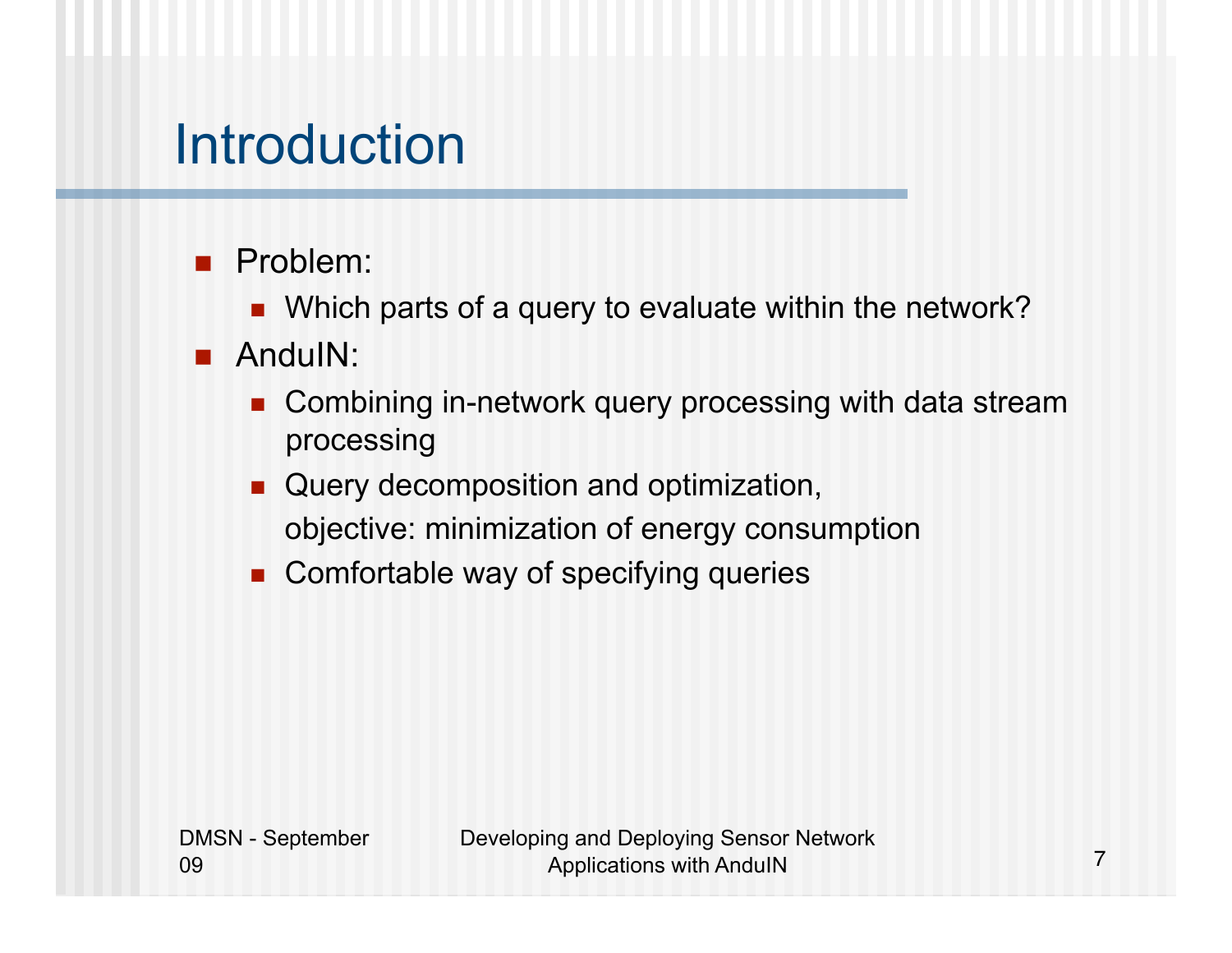### AnduIN

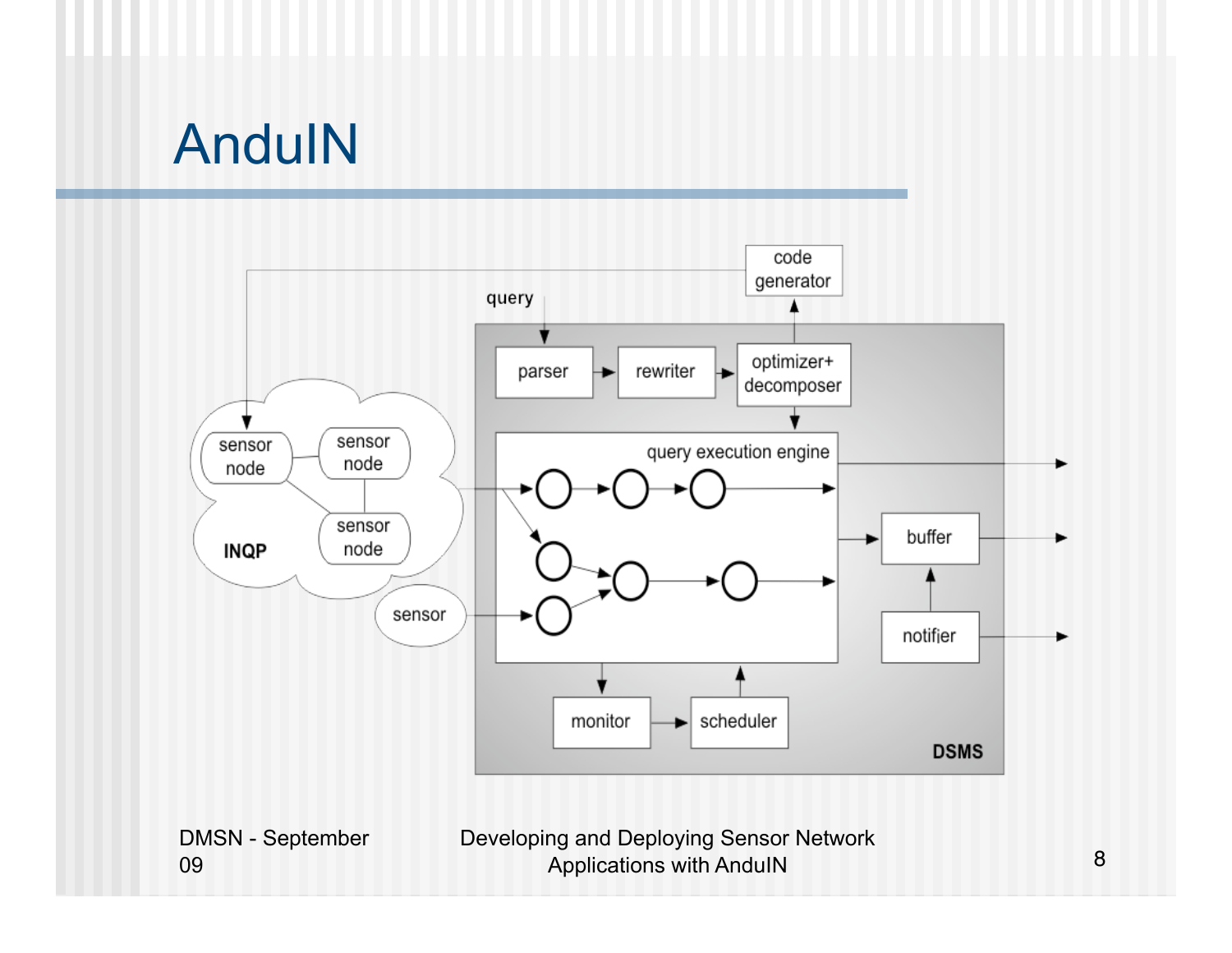### Logical Sensor Networks

Registering a sensor

ADD SENSOR 15 (temperature double, humidity double) LOCALIZATION [47° 25', 010° 59']

■ Registering a logical sensor network

CREATE STREAM net\_stream (id int, temperatur double) NETWORK [ 15 (6, 9)] SAMPLING 30 SECONDS



DMSN - September 09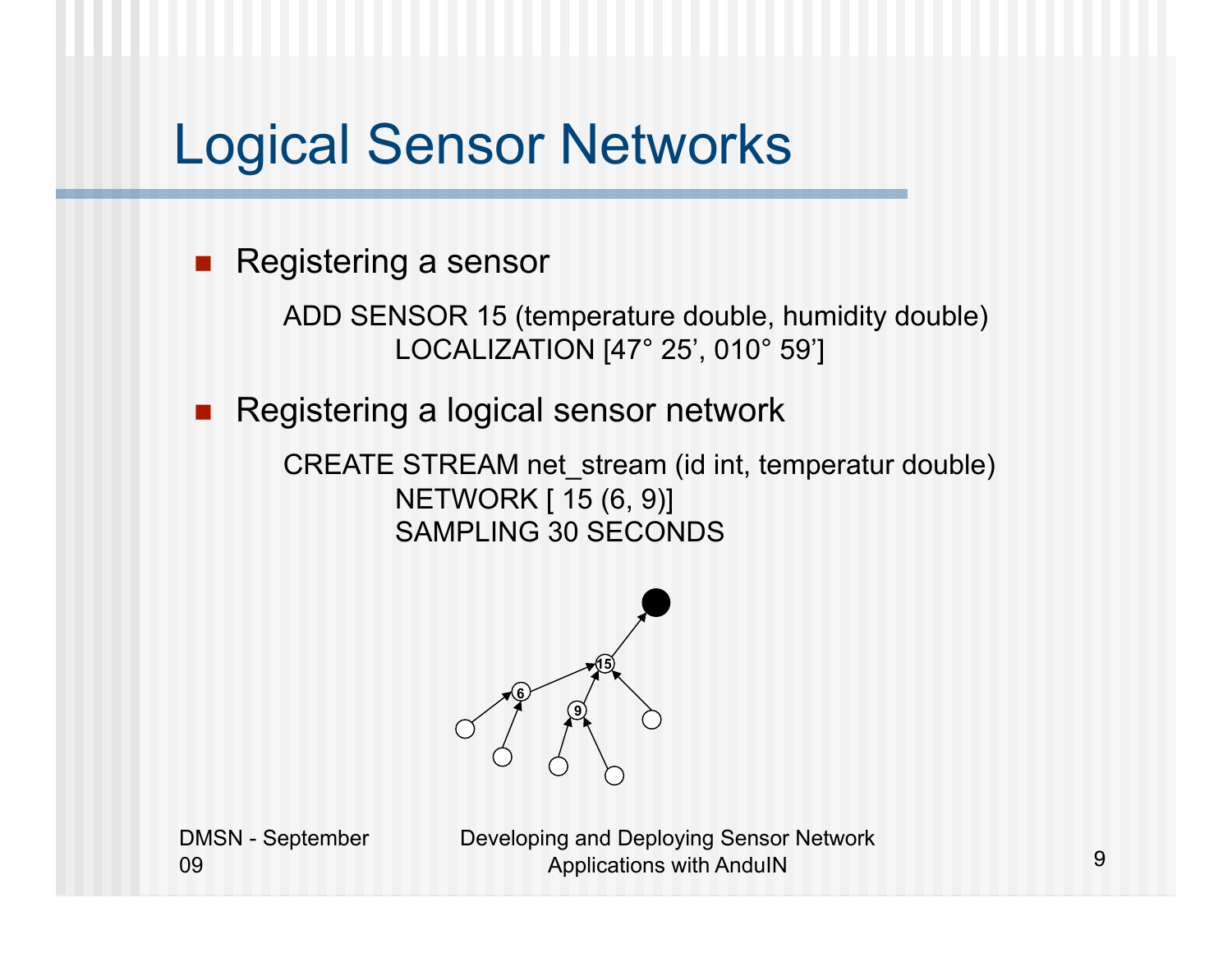## Web-based Box-and-Arrow Frontend

**Example query:** 

**Detecting anomaly regions based on bursts** 

CREATE STREAM s\_burst AS SELECT timestamp, temperature FROM net\_stream [ burst-detection(w => 1000, threshold =>'forecast') ];

SELECT timestamp, temperature FROM s\_burst [anomaly-region (t => 0.5)]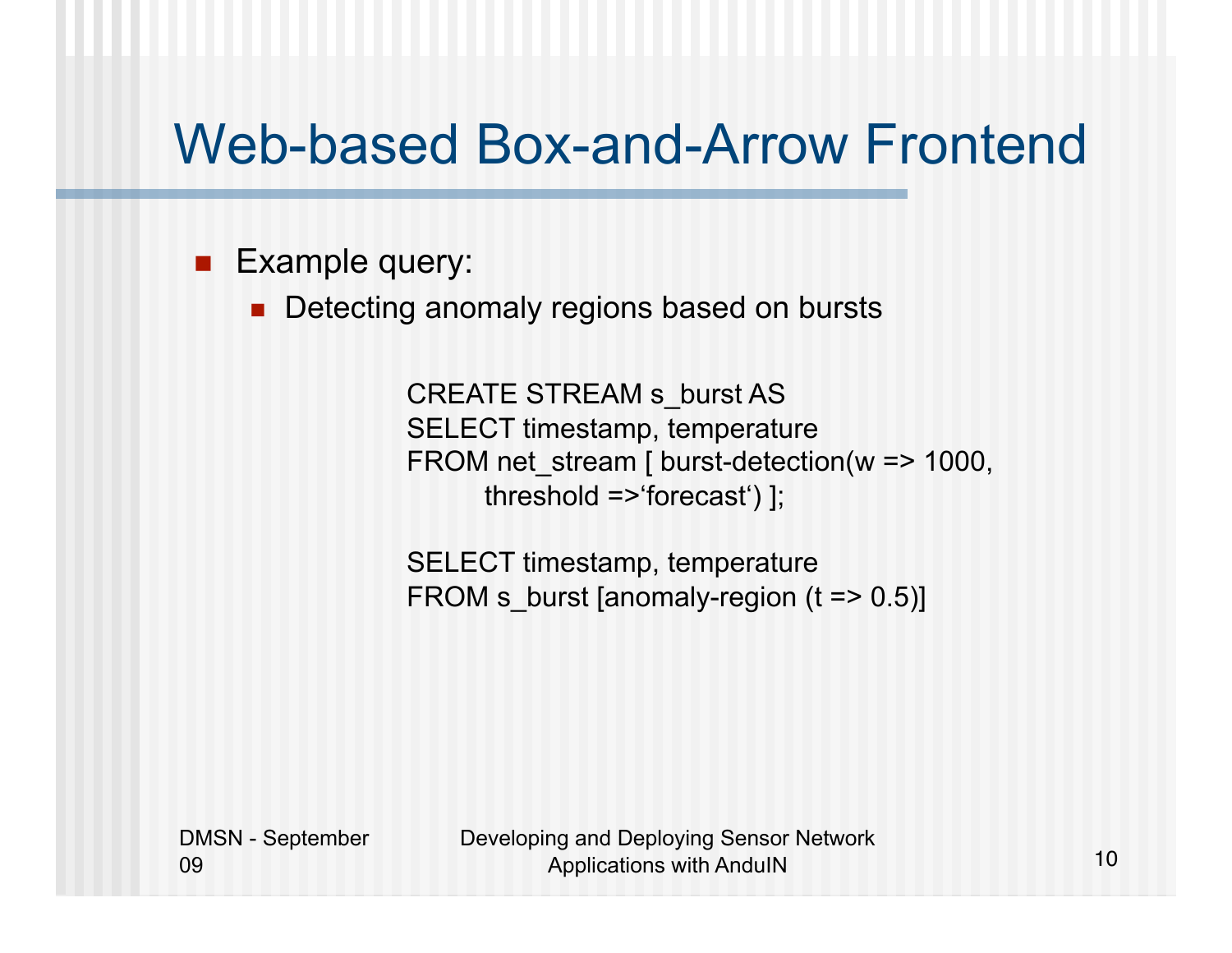### Web-based Box-and-Arrow Frontend

#### **Example query:**

Detecting anomaly regions based on bursts



11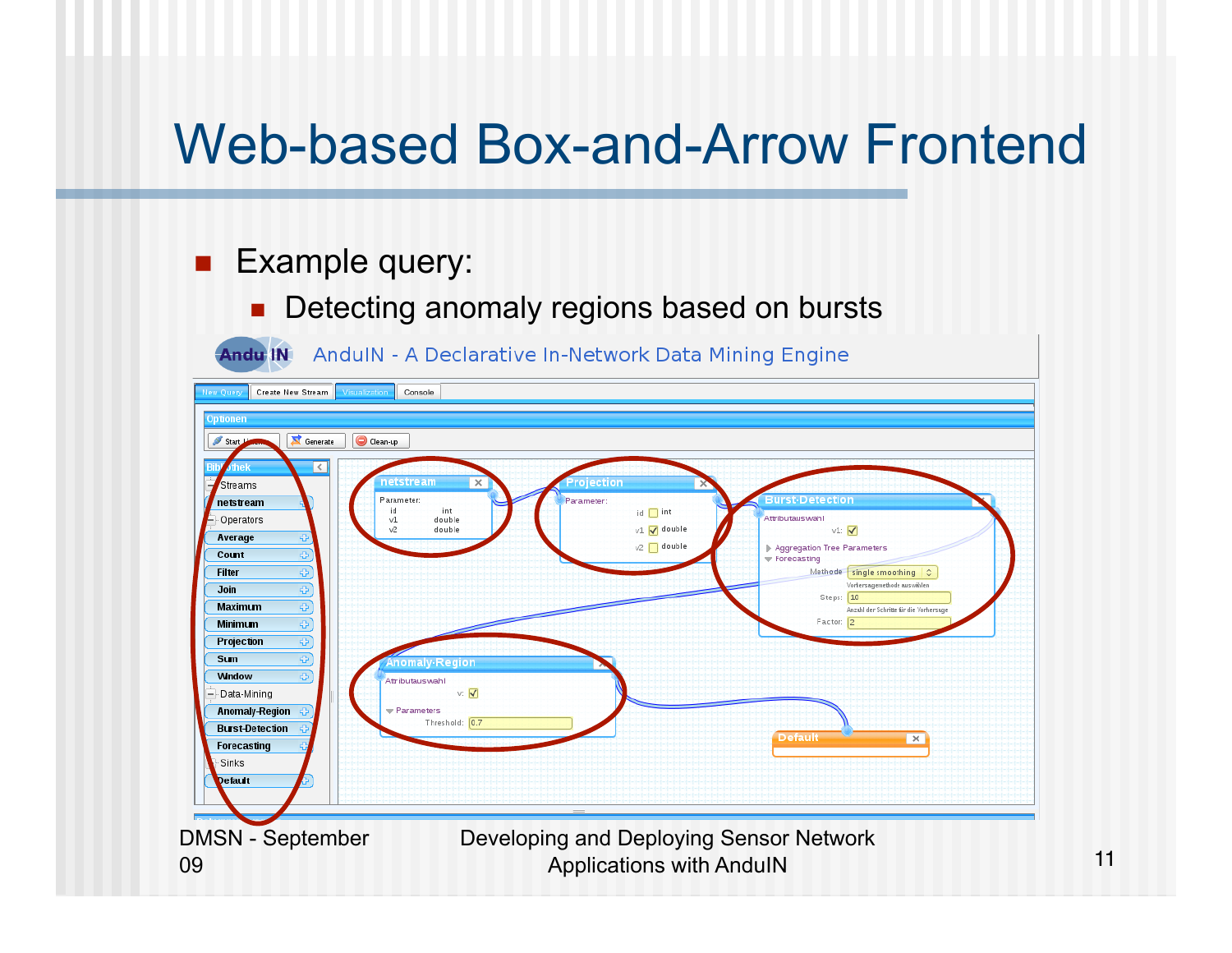### Query Decomposition and Optimization

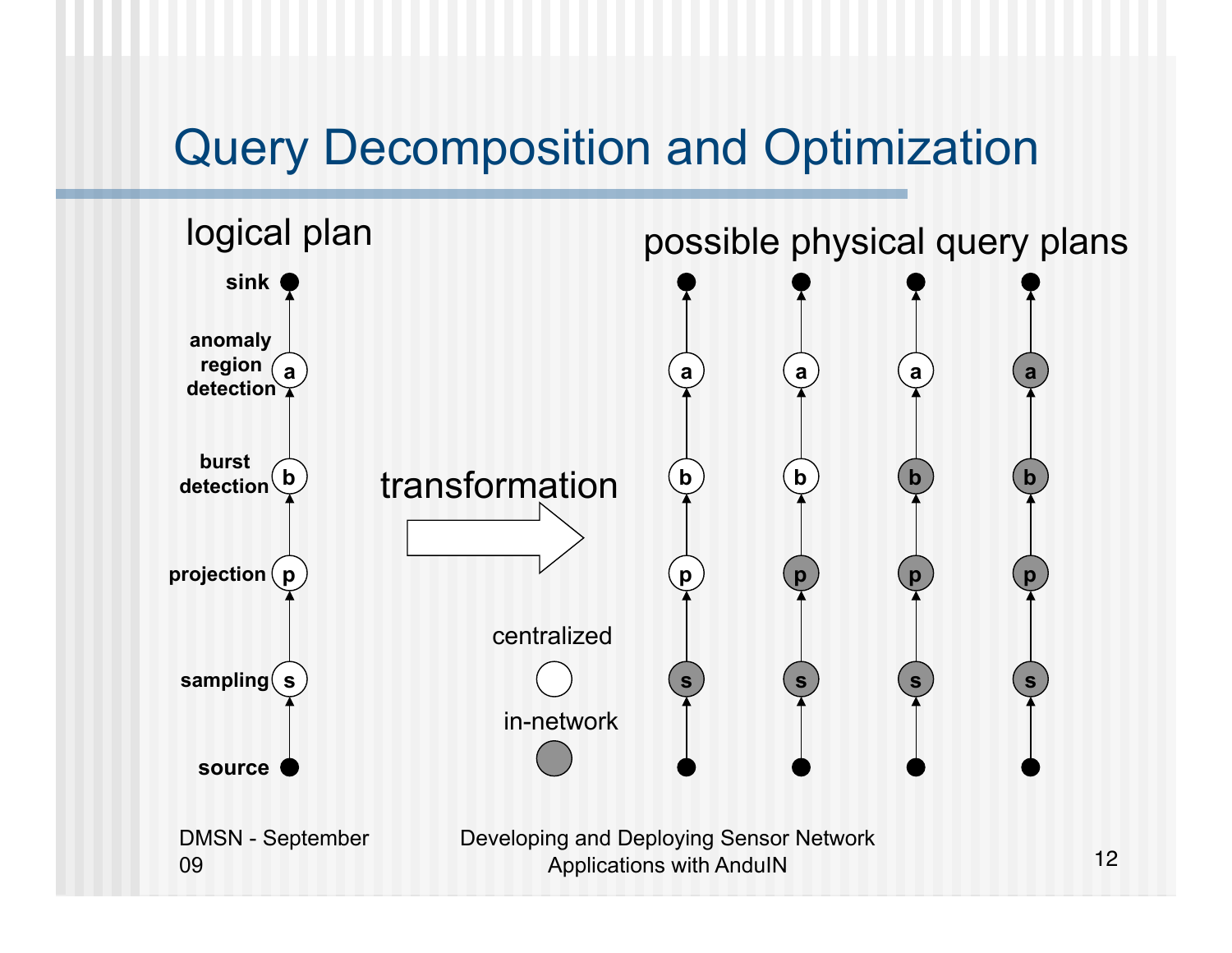### Cost Model

- Costs for in-network query processing
- **Factors influencing costs:**

| $m\,$                                                                   | total number of sensor nodes                  |
|-------------------------------------------------------------------------|-----------------------------------------------|
| $m_l$                                                                   | number of leader nodes                        |
| $r_s$                                                                   | sampling rate in $\frac{1}{s}$                |
| $c_{wake}$                                                              | wake up costs                                 |
| $c_{sample}$                                                            | sampling costs                                |
| $c_{msg}, c_{msg}$                                                      | message costs                                 |
| h                                                                       | average tree height                           |
| $\begin{array}{l} c_{loc}^{cpu}\ c_{neigh}^{cpu}\ \sigma^j \end{array}$ | local computation costs at a sensor           |
|                                                                         | costs for processing data from a neighborhood |
|                                                                         | selectivity of operator j, $\sigma_0 = 1$     |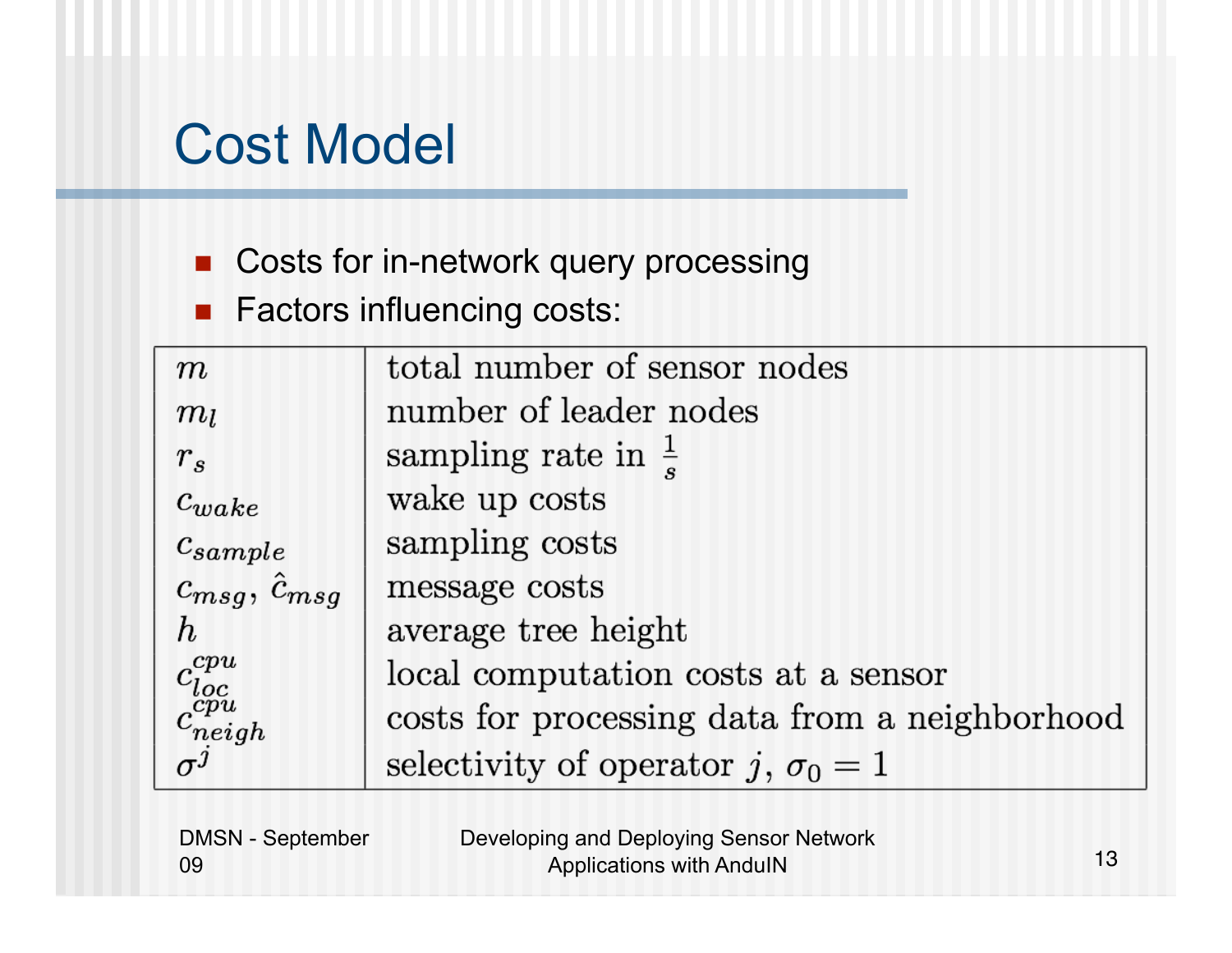### Cost Model

- Costs for in-network query processing
- No leader nodes

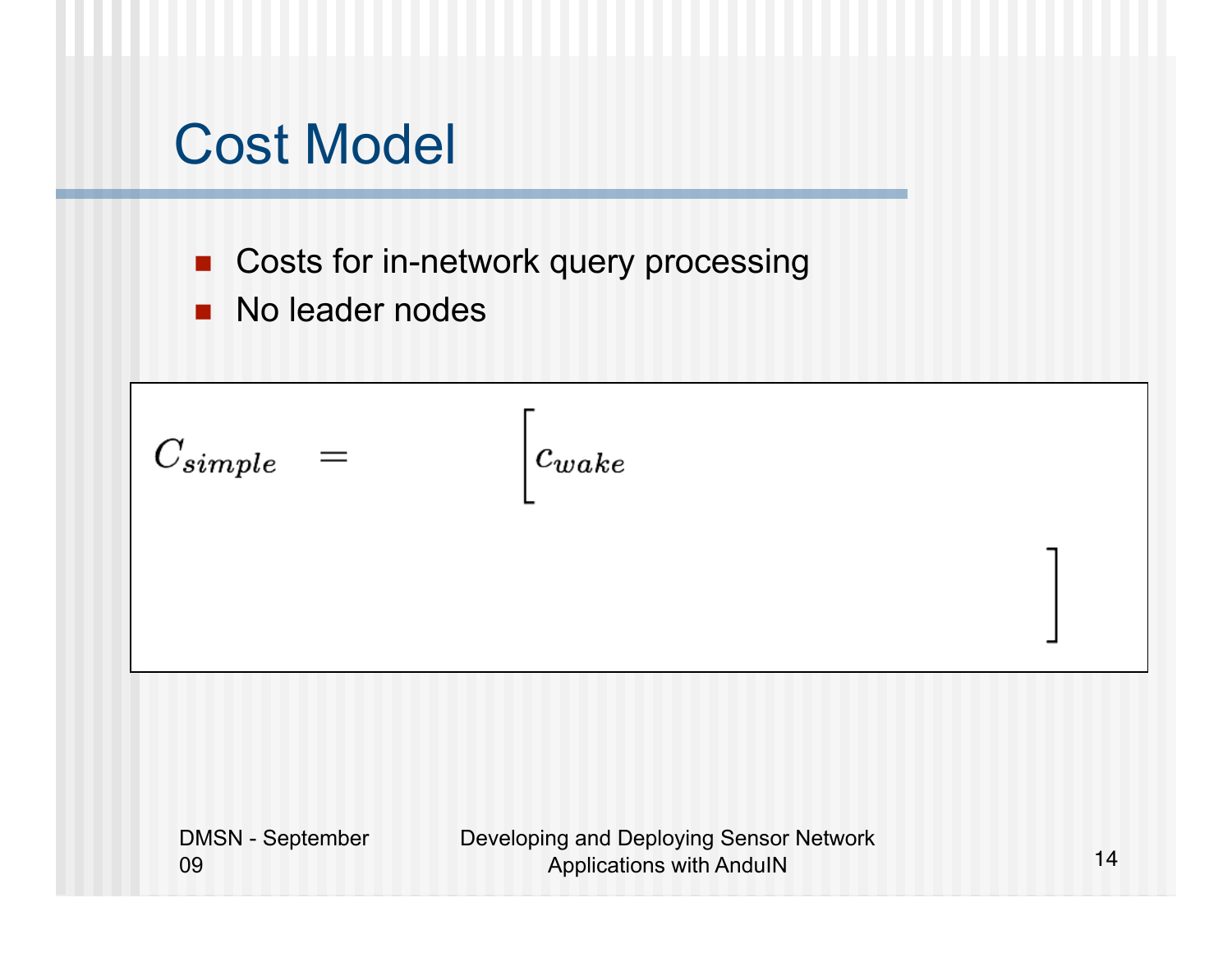### Cost Model

- Costs for in-network query processing
- Considering leader nodes

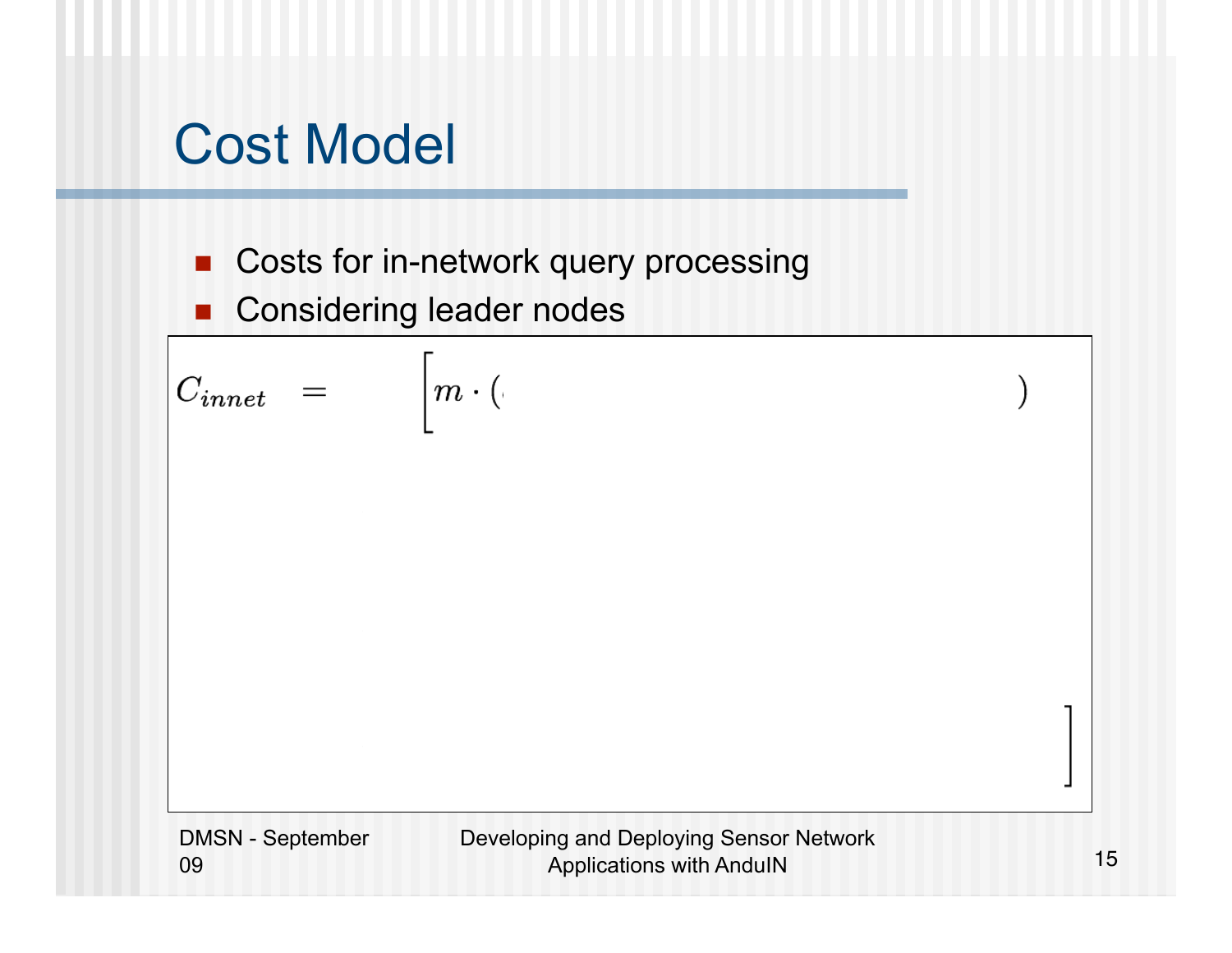### Case Study

- Detect anomaly regions based on bursts
- **100 nodes**

09

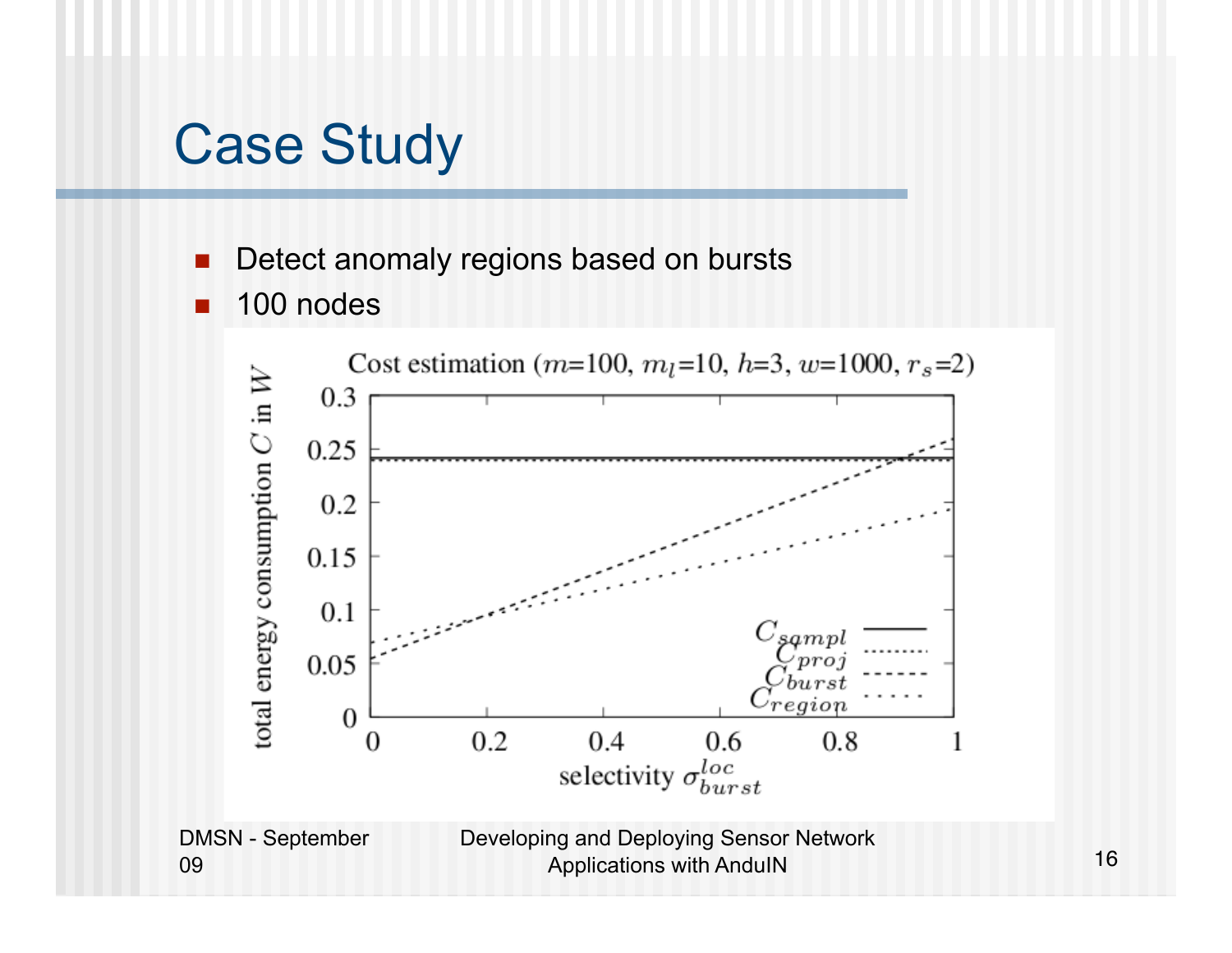## **Summary**

- **AnduIN** 
	- **Declaritive query formulation**
	- **Comprehensive optimization of complex queries**
	- Cost model
- **Future Work** 
	- **Improving the implementation**
	- **Multi-query optimization**
	- Online query optimization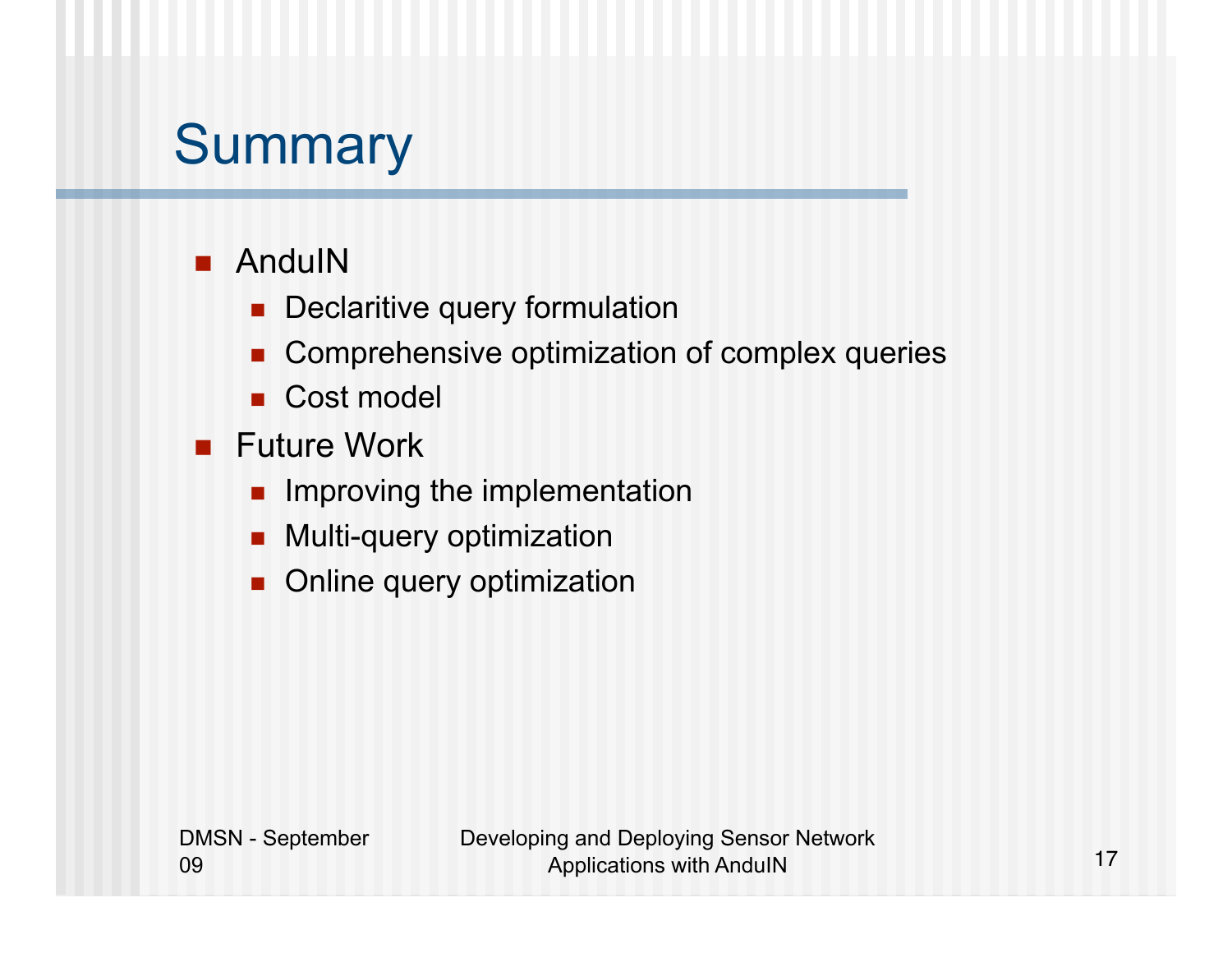# Thank you...

DMSN - September 09